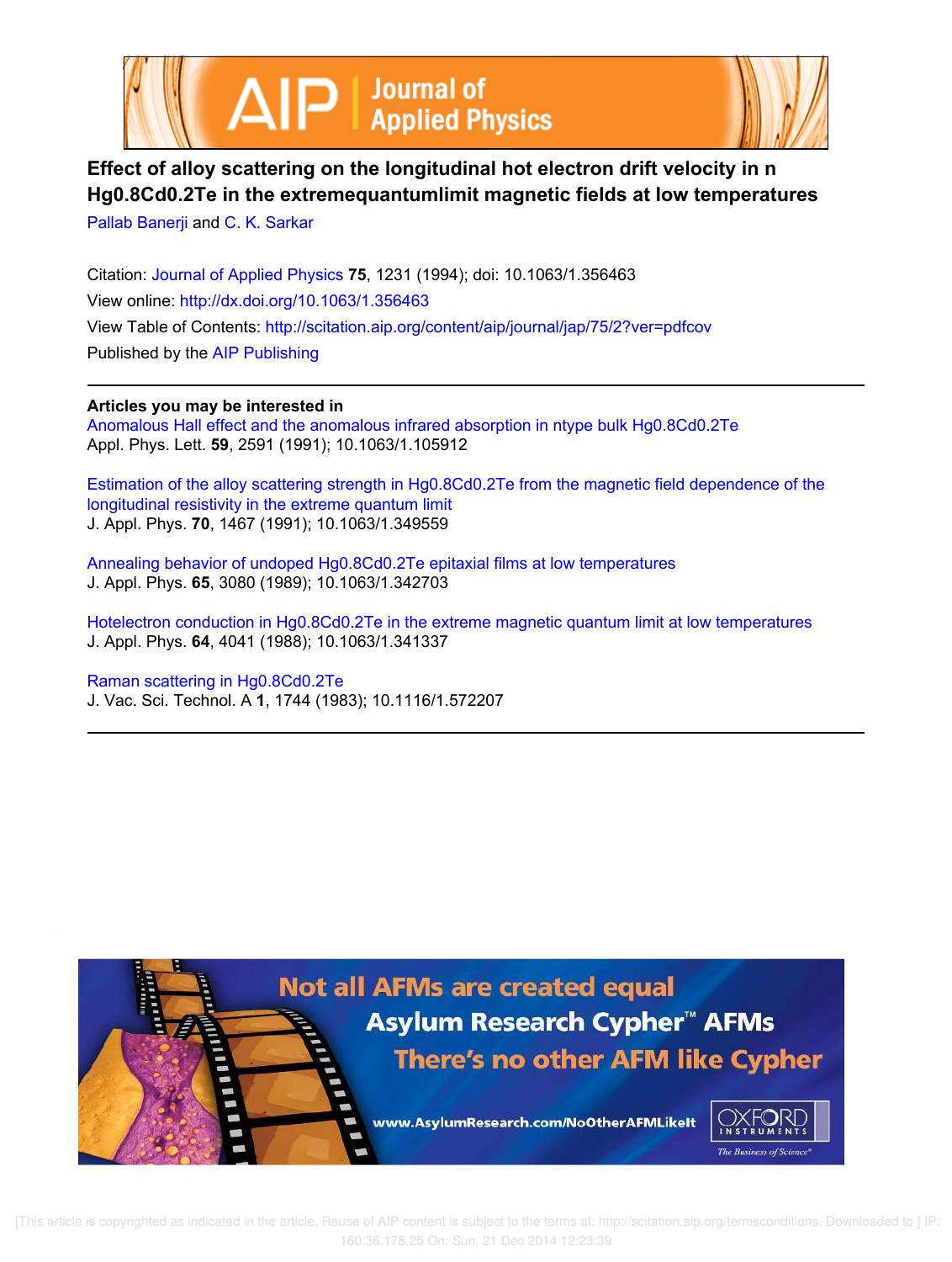## Effect of alloy scattering on the longitudinal hot electron drift velocity in  $n$ -Hg<sub>0.8</sub>Cd<sub>0.2</sub>Te in the extreme-quantum-limit magnetic fields at low temperatures

Pallab Banerji

Department of Physics, University College of Science, 92 Acharya Prafulla Chandra Road, Calcutta 700 009, India

C. K. Sarkar

Department of Electronics & Telecommunication Engineering, Jadavpur University, Calcutta 700 032, India

(Received 22 February 1993; accepted for publication 1 September 1993)

Longitudinal hot electron drift velocity in  $n-Hg_{0.8}Cd_{0.2}Te$  in the extreme quantum limit has been investigated at low temperatures using displaced Maxwellian approximation. The model includes various complexities such as band nonparabolicity, quantum screening due to magnetic quantization, and Landau level broadening due to impurity fluctuations. The influence of alloy scattering on the drift velocity has been examined. The field dependences of hot electron drift velocity in  $n-\text{Hg}_{0.8}\text{Cd}_{0.2}\text{Te}$  have also been studied.

It has been observed by many investigators<sup>1,2</sup> that the alloy scattering plays an important role in transport properties of  $n-\text{Hg}_{0.8}\text{Cd}_{0.2}\text{Te}$ . At low electric field and moderate temperature, electron transport is dominated by alloy disorder scattering in addition to usual scattering mechanisms such as phonon scattering as observed in compound semiconductors in the absence of any magnetic field.

The present authors have studied the low field mobility in n-Hg<sub>0.8</sub>Cd<sub>0.2</sub>Te in the presence of large quantizing magnetic field, confining the carriers to the lowest Landau subbands, i.e., in the extreme quantum limit (EQL) condition, at low temperatures.<sup>3</sup> The results showed that the mobility in the presence of a magnetic field is also primarily dominated by the alloy scattering. However, the effect of alloy scattering in semiconductors such as HgCdTe under high electric and quantizing magnetic fields have not been reported in the literature.

In the present communication, a theoretical model is proposed to study the drift velocity of electron gas in alloy semiconductors subjected to high electric field in the presence of a quantizing magnetic field where both the fields being parallel to each other, i.e., in the longitudinal configuration. The model has been used to calculate the drift velocity of hot electrons in  $n$ -Hg<sub>0.8</sub>Cd<sub>0.2</sub>Te in the EQL at low temperatures and to examine the relevance of alloy scattering in high electric field transport. Finally, a relative comparison of the results of the low and high fields have been made.

The essential features of the proposed model is similar to the model used to calculate the low field mobility at low temperature.3 The inelastic acoustic phonon scattering is used to calculate the energy loss rate while the elastic acoustic phonon, ionized impurity and alloy disorder scatterings contribute to the mobility. Let us consider a nonparabolic band semiconductor subjected to a high magnetic flux density  $B$  in the z direction. Assuming that the electric field is applied in the same direction as  $B$  and taking a Maxwell-Boltzmann distribution function for carriers characterized by an electron temperature  $T_e$ , the average energy loss rate per electron through the emission and the absorption of acoustic phonons is expressed  $\text{as}^{4,5}$ 

$$
P_{ac} = \frac{(m^* a_0)^{1/2} \hbar \omega_0}{\pi (2\pi k_B T_e)^{1/2} \hbar^2} \exp\left(-\frac{m^* a_0 u_{ac}^2}{2 k_B T_e}\right)
$$
  
 
$$
\times \int_0^\infty q_1 dq_1 \int_0^\infty \frac{dq_z}{q_z} C_i |f_i(q)|^2
$$
  
 
$$
\times \exp\left(-\frac{1}{2}l^2 q_\perp^2 - \frac{\hbar^2 q_z^2}{8m^* a_0 k_B T_e} - \frac{m^* a_0 u_{ac}^2 q_\perp^2}{2 k_B T_e} \frac{q_z^2}{q_z^2}\right)
$$
  
 
$$
\times [(N_R + 1) \exp(-\gamma_e) - N_R \exp(\gamma_e)], \qquad (1)
$$

where  $a_0$  measures the band nonparabolicity,  $m^*$  is the bandedge effective mass,  $\hbar$  is the reduced Planck's constant,  $\hbar \omega_0$  is the phonon energy,  $k_B$  is the Boltzmann constant,  $u_{ac}$  is the acoustic velocity,  $q_{\perp}$  and  $q_{z}$  are the transverse and longitudinal components of the phonon wave vector q,  $l = (\hbar / eB)^{1/2}$  is the lowest Landau radius,  $N_R$  is the equilibrium phonon occupation number and  $\gamma_e = (\hbar \omega_0)/(2k_B T_e)$  and  $C_i |f_i(q)|^2$  represents the interaction matrix element for electron-phonon scattering.

The expression for  $P_{ac}$ , on simplification, becomes

$$
P_{\rm ac} = W_{\rm ac} \int_0^\infty \frac{dv}{v} \exp(-v) f_{\rm ac}(v), \tag{2}
$$

where

$$
W_{ac} = \frac{(m^* a_0)^{1/2} E_1^2 \hbar \omega_0 N_R}{8\pi (k_B T_e)^{1/2} l^3 \rho \hbar u_{ac}} \left[ \exp\left(\frac{\hbar \omega_0}{k_B T_L}\right) - \exp\left(\frac{\hbar \omega_0}{k_B T_e}\right) \right] \exp\left(-\frac{-\hbar \omega_0 + m^* a_0 u_{ac}^2}{2k_B T_e}\right) \tag{3}
$$

and  $E_1$  is the acoustic phonon deformation potential constant.

In deriving Eq.  $(2)$ , we have made some assumptions as well as used the expressions for  $C_i |f_i(q)|^2$  and  $\hbar \omega_0$  from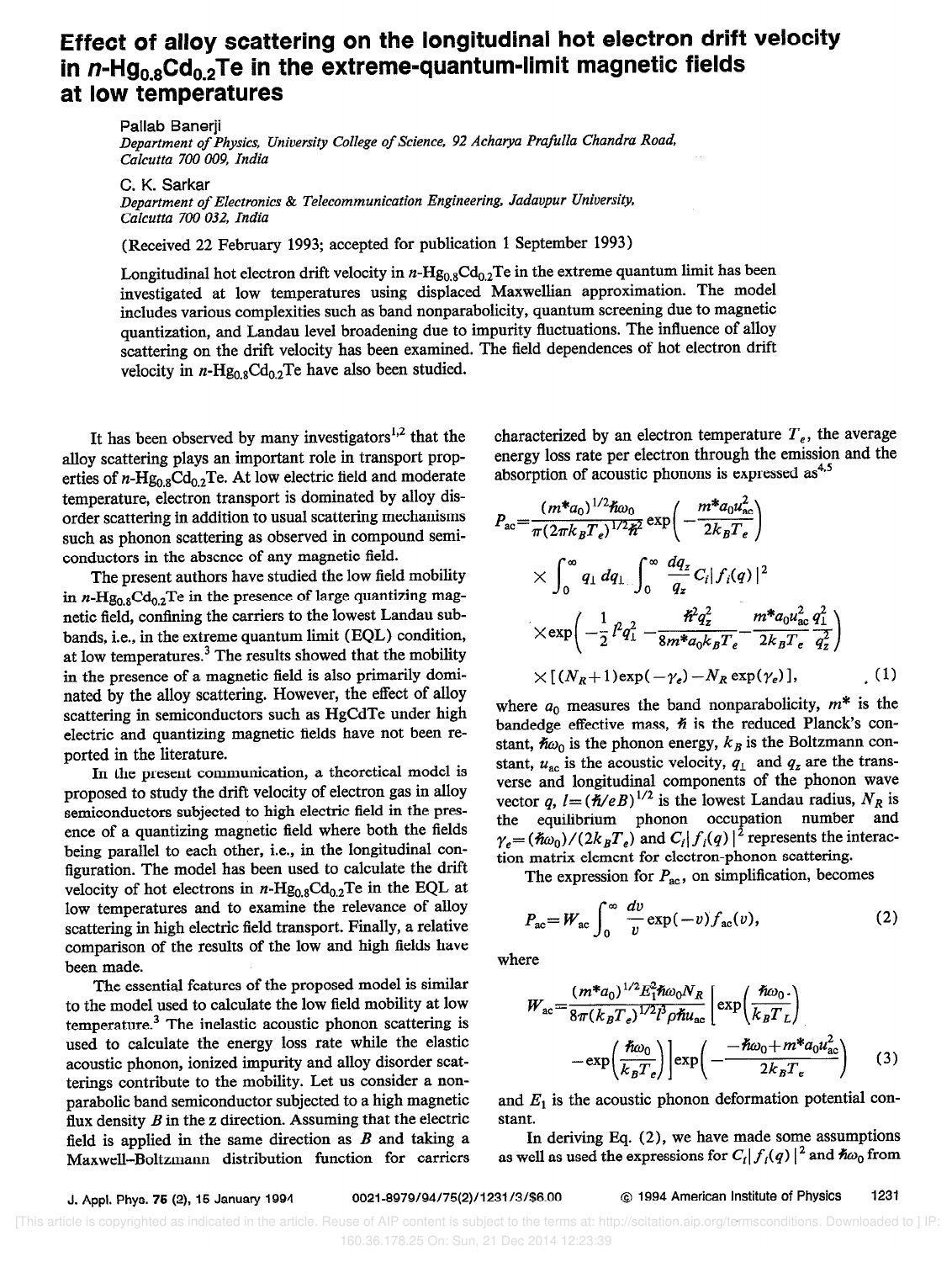the low field mobility calculations.<sup>3</sup> The function,  $f_{ac}(v)$ , in Eq. (2) is a slowly varying function of  $v$  and to a good approximation  $f_{ac}(v)$  can be taken outside the integral over  $v$  by evaluating its value at the optimum value of  $v$ , which is unity.<sup>6</sup> The Eq. (2) for  $P_{ac}$  shows a divergence at  $v=0$ , i.e.,  $q_z=0$ . This has been eliminated by considering the broadening of the Landau level due to electronimpurity interactions. This corresponds to taking the lower limits of the integrals in Eq. (2) as  $E_c/4k_BT_e$  where  $E_c$  is the cutoff energy<sup>7</sup> which varies on B as  $B^{2/3}$ .

Finally we can write

$$
P_{\rm ac} = W_{\rm ac} f_{\rm ac}(\nu) \ln \left[ \exp(-C) \, \frac{4k_B T_e}{E_c} \right],\tag{4}
$$

where C is the Euler's constant and  $f_{ac}$  is  $f_{ac}(v)$  at  $v=1$ . The electric field is given by the relation

$$
\mathscr{C} = (P_{\rm ac}/e\mu)^{1/2},\tag{5}
$$

where  $\mu$  is the mobility and its value is calculated from the momentum relaxation times of carriers.<sup>3</sup>

The drift velocity of carriers in the high electric field region is assumed to be proportional to the applied electric field with the electron mobility being the constant of proportionality. This assumption is justified in high electric field condition where the electron temperature model is considered. The electron temperature model is used in electron gas in the EQL due to strong electron-electron interaction caused by magnetic confinement as observed in the low dimensional electron system.<sup>8</sup> The high electric field affects the mobility through the relaxation time  $\tau$  or the effective mass  $m^*$  (for nonparabolic band semiconductors), both being the function of electron temperature.'

'In calculating the energy loss rate and the relaxation time for acoustic phonon scattering via deformation potential, the phonon occupation number is assumed to be independent of electric field and it is given by Bose-Einstein statistics. The effect of phonon disturbance on the drift velocity due to lattice heating have been neglected because of large wavevector acoustic phonon  $(q \approx 1/l, l = \hbar/eB)$  in the EQL.<sup>10</sup>

Using the model, the electron temperature dependence of the drift velocity of electrons at  $B=4$  and 6 T has been calculated using the material parameters of calculated using the material parameters of  $n-\text{Hg}_{0.8}\text{Cd}_{0.2}\text{Te.}$  The electron temperature range used for the calculation is 2.5-5 K at a lattice temperature 1.5 K. It is observed from the experimental data on specific heat of  $n-\text{Hg}_{0.8}\text{Cd}_{0.2}\text{Te}$  that the electron gas behaves as a nondegenerate electron gas for the above temperature range.<sup>12</sup> The cutoff energy  $E_c$  is taken to be 0.1 meV.<sup>7</sup>

The variations of drift velocity with electron temperature are shown in Fig. 1. The lower two curves and upper two curves, respectively, represent the variations of drift velocity with and without alloy scattering contributions. It is seen that the inclusion of alloy scattering reduces the magnitude of drift velocity quite significantly. The drift velocity without alloy scattering contribution appears to increase steadily with electron temperature. However, the lower curves show a tendency for saturation. It is also



FIG. 1. Variation of the drift velocity of hot electrons in  $n$ -Hg<sub>0.8</sub>Cd<sub>0.2</sub>Te in the extreme quantum limit as a function of electron temperature at a lattice temperature of 1.5 K for magnetic fields of 4 and 6 T. The lower two curves and upper two curves, respectively, represent the variations with and without alloy scattering contributions.

observed from the figure that the drift velocity of hot electrons in the EQL increases with the increasing magnetic field as observed by other investigators.<sup>13</sup>

The energy loss rate at low temperature due to acoustic phonon increases with electron temperature and the drift mobility also increases with electron temperature. The effect of ionized impurity scattering decreases with increasing electron temperature because it is of electrostatic nature.<sup>9</sup> As the effect of Coulomb scattering decreases with increasing electron temperature, the drift velocity increases steadily. But when the alloy scattering is considered, the drift velocity decreases because of the enhancement in scattering rate. However, the energy loss rate due to hot electron in the extreme quantum limit is found to show a weak magnetic field dependence and it increases slowly with the magnetic field. This gives rise to electron drift velocity as an increasing function of magnetic field.

The effect of alloy scattering is found to dominant for both the low and high field mobility in the EQL at low temperatures. The low temperature high field mobility is primarily determined by the momentum relaxation time of nonphonon type of scatterings such as ionized impurity and alloy disorder since the effect of electron temperature (energy relaxation time) on the mobility is not so significant due to small energy loss rate when acoustic phonon